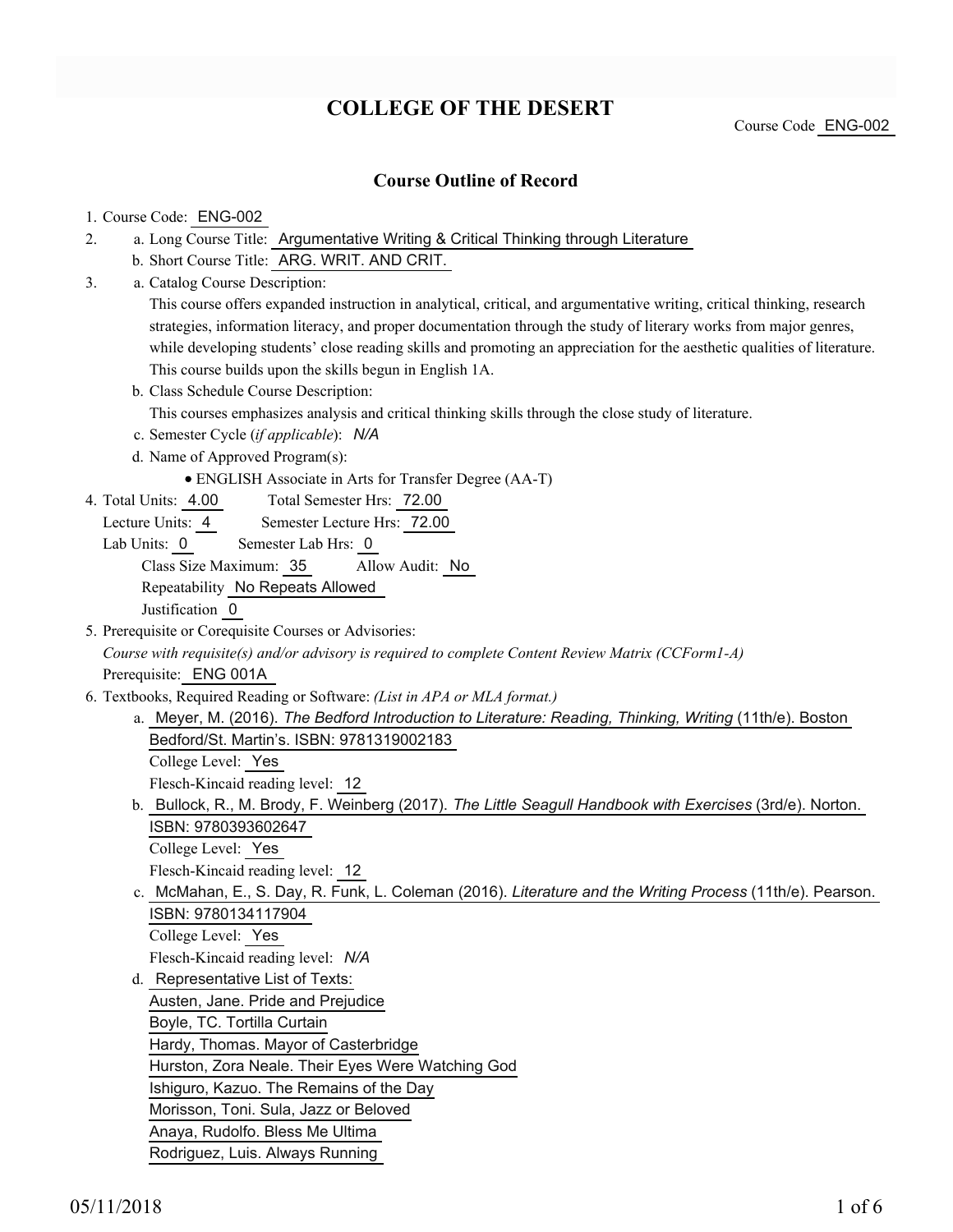Entrance Skills: *Before entering the course students must be able:* 7.

a.

Find, read, analyze, evaluate, interpret, and synthesize outside sources, including online information.

- ENG 001A Find, read, analyze, evaluate, interpret, and synthesize outside sources, including online information.
- b.

Read, analyze, and interpret varied texts (i.e. literature, digital forms, visual).

ENG 001A - Read, analyze, and interpret varied texts (i.e. literature, digital forms, visual).

c.

Understand how readers' experiences influence the reading of texts.

ENG 001A - Understand how readers' experiences influence the reading of texts.

d.

Develop ideas coherently in writing through the drafting process.

ENG 001A - Develop ideas coherently in writing through the drafting process.

e.

Participate in the process of developing texts in collaborative and individual settings.

ENG 001A - Participate in the process of developing texts in collaborative and individual settings.

f.

Write thesis statements, topic sentences, and ideas in an organized way in multi-page essays.

ENG 001A - Write thesis statements, topic sentences, and ideas in an organized way in multi-page essays.

#### g.

Write essays with varied strategies, including persuasive essays, with a arguable theses and evidence from a variety types of sources.

ENG 001A - Write essays with varied strategies, including persuasive essays, with a arguable theses and evidence from a variety types of sources.

### h.

Use a variety of rhetorical strategies to write essays.

ENG 001A - Use a variety of rhetorical strategies to write essays.

i.

Incorporate complex sentence-structure and variety of word choice.

ENG 001A - Incorporate complex sentence-structure and variety of word choice.

j.

Recognize and integrate creative elements of style (metaphor, analogy, voice, tone).

ENG 001A - Recognize and integrate creative elements of style (metaphor, analogy, voice, tone).

k.

Correctly use MLA or APA documentation as appropriate both within essays and in works cited entries.

ENG 001A - Correctly use MLA or APA documentation as appropriate both within essays and in works cited entries.

l.

Use writing reference materials and handbooks to perfect documentation skills with few errors.

ENG 001A - Use writing reference materials and handbooks to perfect documentation skills with few errors.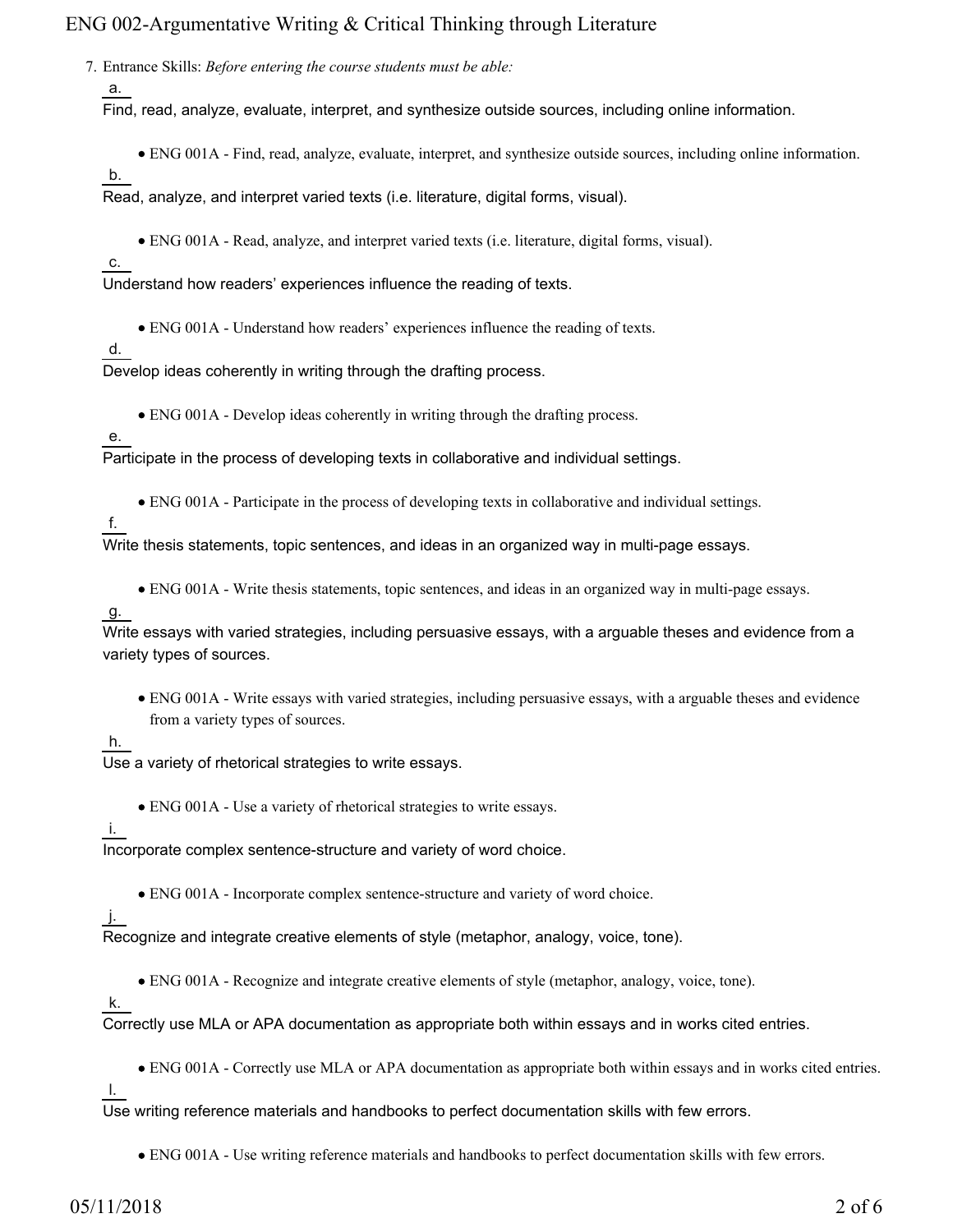#### m.

Identify and evaluate appropriate source, incorporating them appropriately quotations, summaries, paraphrases and appropriate facts.

- ENG 001A Identify and evaluate appropriate source, incorporating them appropriately quotations, summaries, paraphrases and appropriate facts.
- 8. Course Content and Scope:

Lecture:

- 1. Develop writing and reading skills for logical reasoning and argumentation
- 2. Genres: at minimum, poetry, dramatic writing, and fiction (novel and short story)
- 3. Literary terminology, devices, and critical approaches
- 4. Active and critical reading strategies
- 5. Writing critically about literature
- Lab: *(if the "Lab Hours" is greater than zero this is required)*
- 9. Course Student Learning Outcomes:

#### 1.

Demonstrate knowledge of the elements of major literary genres, including the relationship of style, form, and characters to meaning.

### 2.

Engage in critical thinking and argumentation through the interpretation of poetry, fiction, and drama.

#### 3.

Write interpretive/analytical in- and out-of-class essays using specific textual evidence, including properly quoted and cited material.

### 4.

Compose well-organized, focused essays free of significant structural and grammatical errors.

10. Course Objectives: Upon completion of this course, students will be able to:

a. Critically read, analyze, compare, and evaluate complex literary texts in multiple genres (poetry, short fiction, drama, creative non-fiction, novels).

b. Demonstrate understanding of formal and informal fallacies in language and thought.

c. Identify a text's premises and assumptions in various social, historical, cultural, psychological, or aesthetic contexts.

d. Analyze and employ logical and structural methods such as inductive and deductive reasoning; cause and effect; and logos, ethos, and pathos.

e. Compose thesis-driven arguments to suit a variety of rhetorical situations, including interpretation, evaluation, and analysis, supporting them with a variety of appropriate textual evidence and examples and demonstrating appropriate academic discourse and the conventions of literary analysis.

f. Find, analyze, interpret, and evaluate primary and secondary sources, incorporating them into written work using appropriate MLA documentation format without plagiarism.

g. Use style, diction, and tone appropriate to the academic community and the purpose of the specific writing task; proofread and edit essays for presentation so they exhibit no disruptive errors in English grammar, usage, or punctuation.

h. Identify key elements of major literary genres in order to analyze and interpret texts.

i. Define common literary terms and apply these to analysis of specific texts.

11. Methods of Instruction: *(Integration: Elements should validate parallel course outline elements)* a. Activity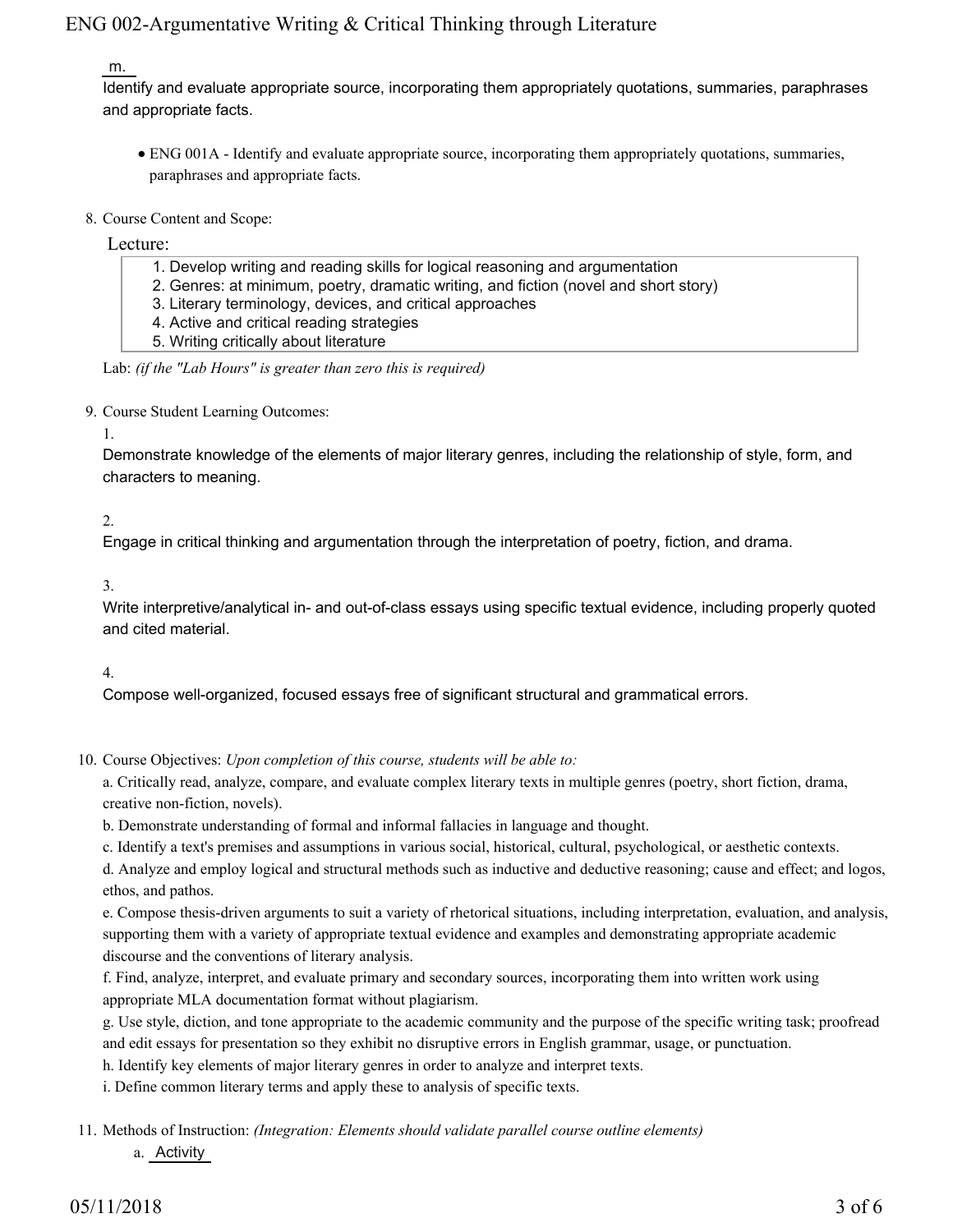- b. Collaborative/Team
- c. Discussion
- d. Distance Education
- e. Journal
- f. Lecture
- g. Participation
- h. Technology-based instruction
- 12. Assignments: (List samples of specific activities/assignments students are expected to complete both in and outside of class.) In Class Hours: 72.00

Outside Class Hours: 144.00

a. In-class Assignments

| Essay exams                                                                                           |
|-------------------------------------------------------------------------------------------------------|
| Class discussion                                                                                      |
| Oral presentations                                                                                    |
| Quizzes                                                                                               |
| Journals                                                                                              |
| <b>Annotations</b>                                                                                    |
| Reader responses                                                                                      |
| In-class essays                                                                                       |
| Responses to questions                                                                                |
| Other evaluation methods such as projects and portfolios                                              |
| Students are expected to write a minimum of 25 pages (6,000 words) of material over the course of the |
| semester.                                                                                             |
| )ut-of-class Assignments                                                                              |

Out-of-class Assignments b.

### Essays

Many of the above assignments may also be out-of-class assignments

- 13. Methods of Evaluating Student Progress: The student will demonstrate proficiency by:
	- College level or pre-collegiate essays
	- Written homework
	- Critiques
	- Guided/unguided journals
	- Portfolios
	- Term or research papers
	- Reading reports
	- Presentations/student demonstration observations
	- Group activity participation/observation
	- Product/project development evaluation
	- Self/peer assessment and portfolio evaluation
	- True/false/multiple choice examinations
	- Mid-term and final evaluations
	- Student participation/contribution
	- Student preparation
	- Oral and practical examination
- 14. Methods of Evaluating: Additional Assessment Information:
- 15. Need/Purpose/Rationale -- All courses must meet one or more CCC missions. CSU/UC Transfer Course A. Transfers to CSU;UC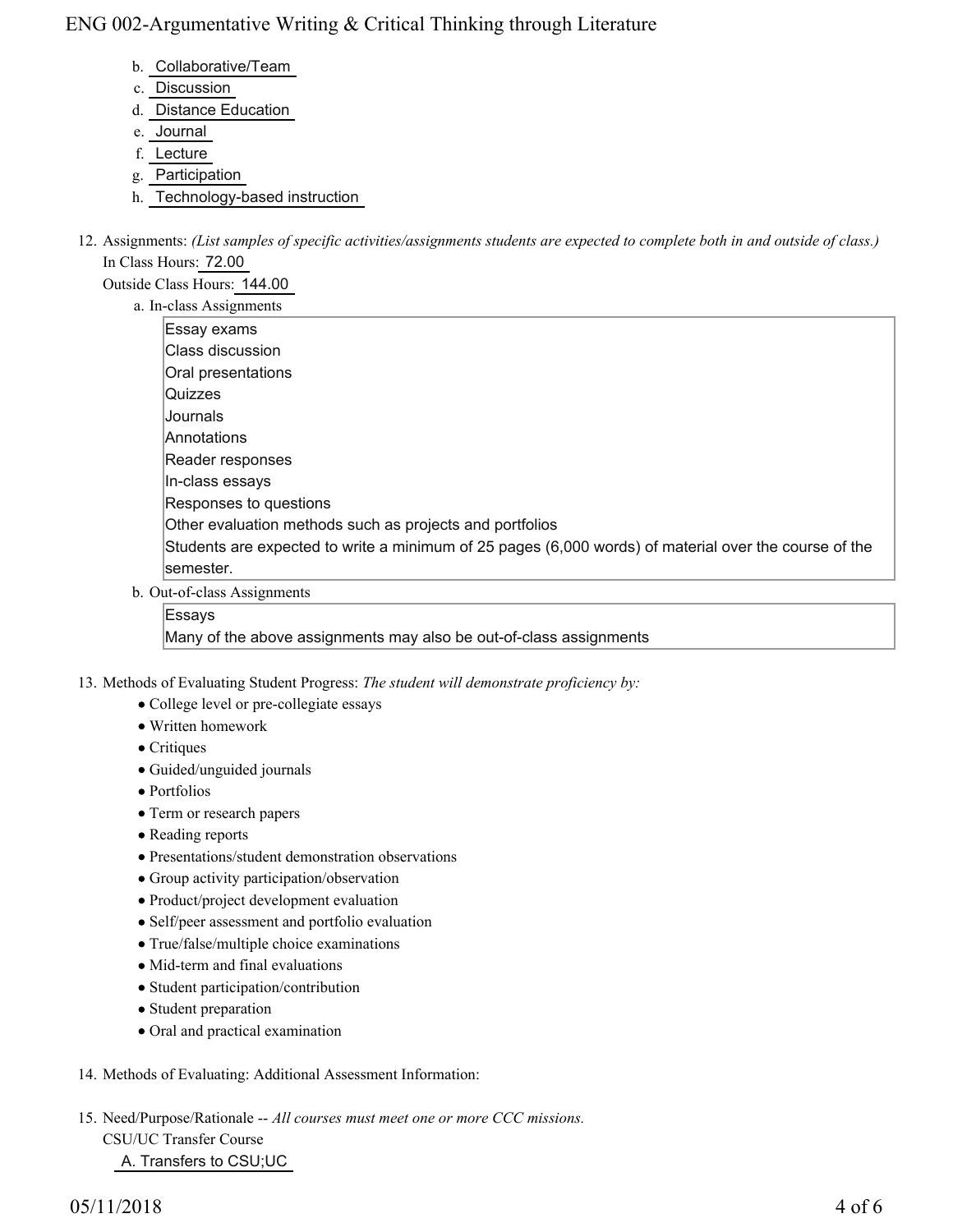| <b>XXXX</b>                                                                                                          |
|----------------------------------------------------------------------------------------------------------------------|
| IGETC Area 1: English Communication                                                                                  |
| B: Critical Thinking-English Composition                                                                             |
| IGETC Area 3: Arts and Humanities                                                                                    |
| <b>B:</b> Humanities                                                                                                 |
| CSU GE Area A: Communication in the English Language and Critical Thinking                                           |
| A3 - Critical Thinking                                                                                               |
| CSU GE Area C: Arts, Literature, Philosophy and Foreign Languages                                                    |
| C2 - Humanities                                                                                                      |
| PO-GE C3 - Arts, Humanities, and Culture                                                                             |
| Communicate effectively in many different situations involving diverse people and viewpoints.                        |
| Analyze the variety of forms of expression and how those are used to communicate social, cultural, and personal      |
| ideas, feelings, and concepts;                                                                                       |
| Understand and appreciate diverse local, national, and world context.                                                |
| Connect knowledge of self and society to larger cultural contexts.                                                   |
| Articulate the differences and similarities between and within cultures.                                             |
| IO - Critical Thinking and Communication                                                                             |
| Compose and present structured texts in a variety of oral and written forms according to purpose, audience, and      |
| occasion with implementation of thesis, supporting details and idea development.                                     |
| Apply standard conventions in grammar, mechanics, usage and punctuation.                                             |
| Appreciate diversity as it is expressed in multiple disciplines and across various cultures through reading,         |
| speaking and writing.                                                                                                |
| Conduct research, gather and evaluate appropriate information, organize evidence into oral and written               |
| presentation, using proper MLA, APA, and other discipline-specific formats to cite sources.                          |
| Summarize, analyze, and interpret oral and written texts, with the ability to identify assumptions and differentiate |
| fact from opinion.                                                                                                   |
| Utilizing various communication modalities, display creative expression, original thinking, and symbolic             |
| discourse.                                                                                                           |

16. Comparable Transfer Course

| University<br><b>System</b> | Campus                        | Course<br><b>Number</b> | <b>Course Title</b>                         | Catalog<br>Year |
|-----------------------------|-------------------------------|-------------------------|---------------------------------------------|-----------------|
| <b>CSU</b>                  | CSU Long Beach                | 102                     | Critical Reading and Writing                | 2012-2013       |
| <b>CSU</b>                  | San Diego State<br>University | 102                     | Rhetoric of Written Arguments in<br>Context | 2013-2014       |

17. Special Materials and/or Equipment Required of Students:

Required Material? 18. Materials Fees:

### **Material or Item Cost Per Unit Total Cost**

19. Provide Reasons for the Substantial Modifications or New Course:

I am updating the COR for ENG 002, based on discussions and decisions at English Department meetings.

- a. Cross-Listed Course *(Enter Course Code)*: *N/A* b. Replacement Course *(Enter original Course Code)*: *N/A* 20.
- 21. Grading Method *(choose one)*: Letter Grade Only
- 22. MIS Course Data Elements

# $05/11/2018$  5 of 6